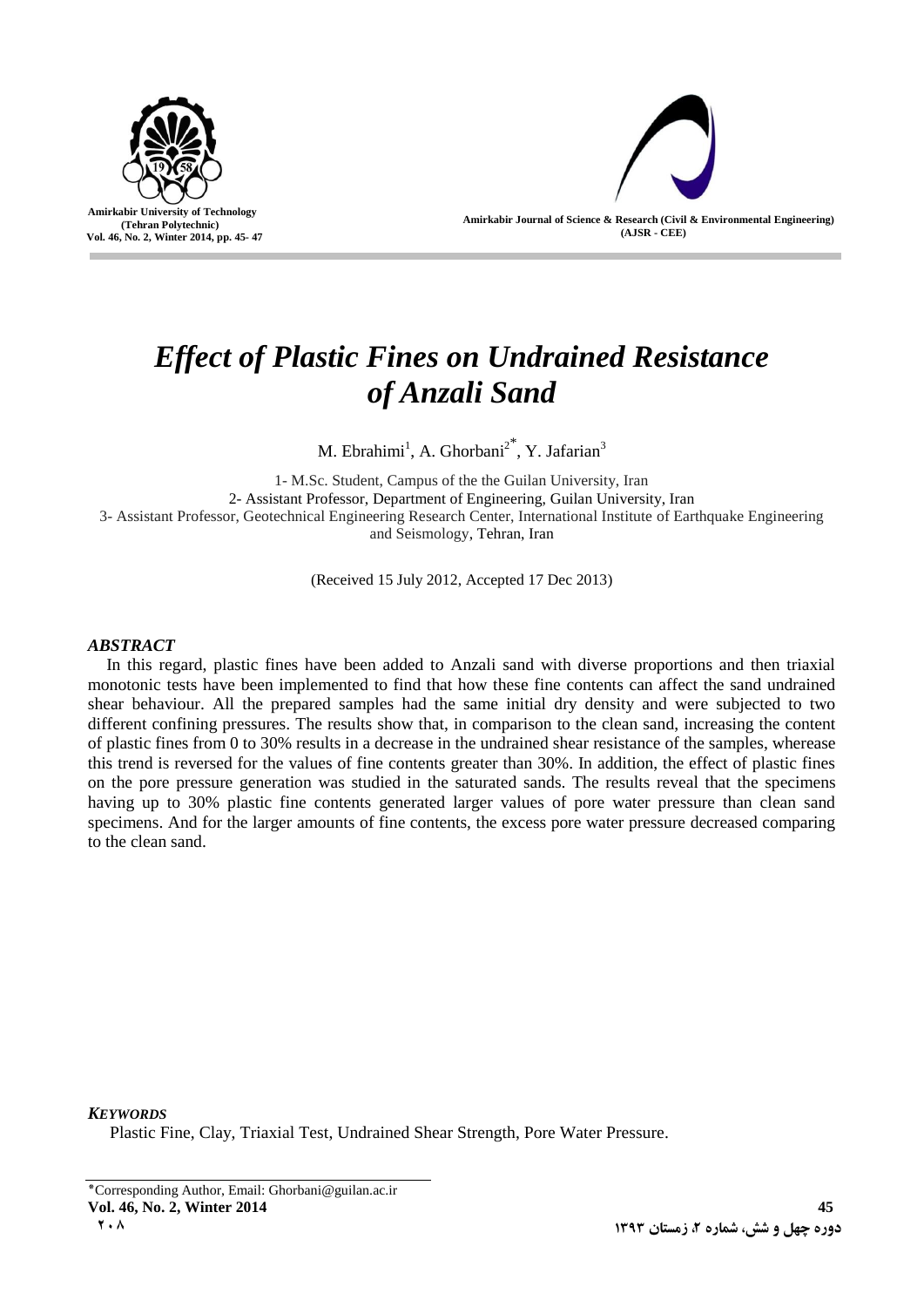## **1- INTRODUCTION**

Numerous studies have been performed to examine the effects of fines on the undrained behavior and liquefaction potential of the sands. For non- plastic fines, Namely, mostly empirical correlations from in situ tests shows that the presence of fines increases the liquefaction resistance (Seed HB., Tokimatsu K., Harder LF., Chung RM.), while the majority of laboratory tests shows that increasing the non-plastic fines content in a sand will either increase the liquefaction resistance of the sand, decrease the liquefaction resistance of the sand, or decreases the liquefaction resistance until some limiting fines content is reached, and then increases its resistance. The result of these studies report that increasing the silt content in a sand will either increase the liquefaction resistance of the sand (Chang et al.,1982; Dezfulian, 1982), decrease the liquefaction resistance of the sand (Shen et al., 1977; Tronsco and Verdugo, 1985; Finn et al., 1994; and Vaid, 1994), or decrease the liquefaction resistance until some limiting silt content is reached, and then increase its resistance (Law and Ling, 1992; Koester, 1994).

And for the plastic fines, Field studies by Tokimatsu and Yoshimi, (1983), indicate that the sands with more than 20 percent clay will not be liquefied. Seed et al. (1983), reached a similar conclusion. Ishihara (1993), reports two Japanese studies that predict the soils with greater than 10 percent clay are non-liquefiable. Additionally, the laboratory studies by Ishihara and Koseki (1989), and Yasuda et al. (1994), found a strong correlation between an increased plasticity of the fines and increased cyclic resistance. Lee and Fitton (1968) concluded that the addition of clay fines may increase the cyclic resistance of a soil, considerably.

## **2- METHODOLOGY**

In order to determine the effects of fines content on undrained shear resistance of sandy soils, monotonic triaxial tests were performed on the specimens formed from various mixtures of sand and clay. Anzali sand has been used for all tests presented in this research. The clay used for the plastic portion of the fine-grained material consisted of commercially available kaolinite. Two series of 20 undrained triaxial compression tests were performed at two different initial isotropic confining pressures of 150 and 300 kPa. Clay contents of the soil mixtures varied from 0 to 45 percent by weight.

All the specimens in this study were constructed by the dry deposition method, which is performed by compacting soil in layers to a selected percentage of the required dry unit density of the specimen. The specimens typically 50 mm in diameter and 100 mm in height, were compacted in five layers. All the specimens were prepared in an initial dry unit densities of  $1.64$  (gr/cm<sup>3</sup>).

The specimens were saturated and had a Skempton B value in excess of 96%. To facilitate the saturation process, carbon dioxide  $(Co<sub>2</sub>)$  was first percolated through the specimens and then deaired water was flushed into the specimens. Lastly, a back pressure of 210 kPa was incrementally applied to accelerate the saturation rate. The specimens were then isotropically consolidated under two different effective confining stresses of 150 and 300 kPa. Following consolidation, undrained triaxial tests were carried out under strain- controlled conditions.

One of the issues of concern in this study was to assess the effect of aggregate content on the shear strength during monotonic loading and the deviatoric stress *q* is defined as:

$$
q = (\sigma'_1 - \sigma'_3) \tag{1}
$$

where  $\overline{\mathbf{O}}_1$  and  $\overline{\mathbf{O}}_2$  are the principal effective stresses. The mean effective stress,  $p'$ , and the excess pore pressure

ratio,  $\mathbf{r}_\text{u}$  are also defined as:

$$
p' = \left[\frac{\sigma' 1 + 2\sigma' 3}{3}\right] - \Delta u \tag{2}
$$

$$
r_u = \left(\frac{\Delta u}{p'}_0\right) \tag{3}
$$

where  $\overline{p}_{\bullet}$  is the initial confining stress.

## **3- MAIN CONTRIBUTIONS**

Fig. 1 and Fig. 2 present the peak normalized strengths and the maximum excess pore pressure ratios of the mixed samples versus fines content at 150 and 300 kPa confining pressures. It is clear that, as the clay content increases up to about 30%, the peak strength decreases and the maximum of excess pore pressure ratio increased. With further increase in the clay content, the maximum excess pore pressure ratio is decreased and the peak strength is increased, however, the strength of clayey sand is less than the clean sand. This means that the soil becomes weakened with an increase in the clay content up to 30% and then strengthened again.



**FIG 1. PEAK NORMILIZED STRENGTHS OF MIXED SAMPLES VERSUS FINE CONTENTS**